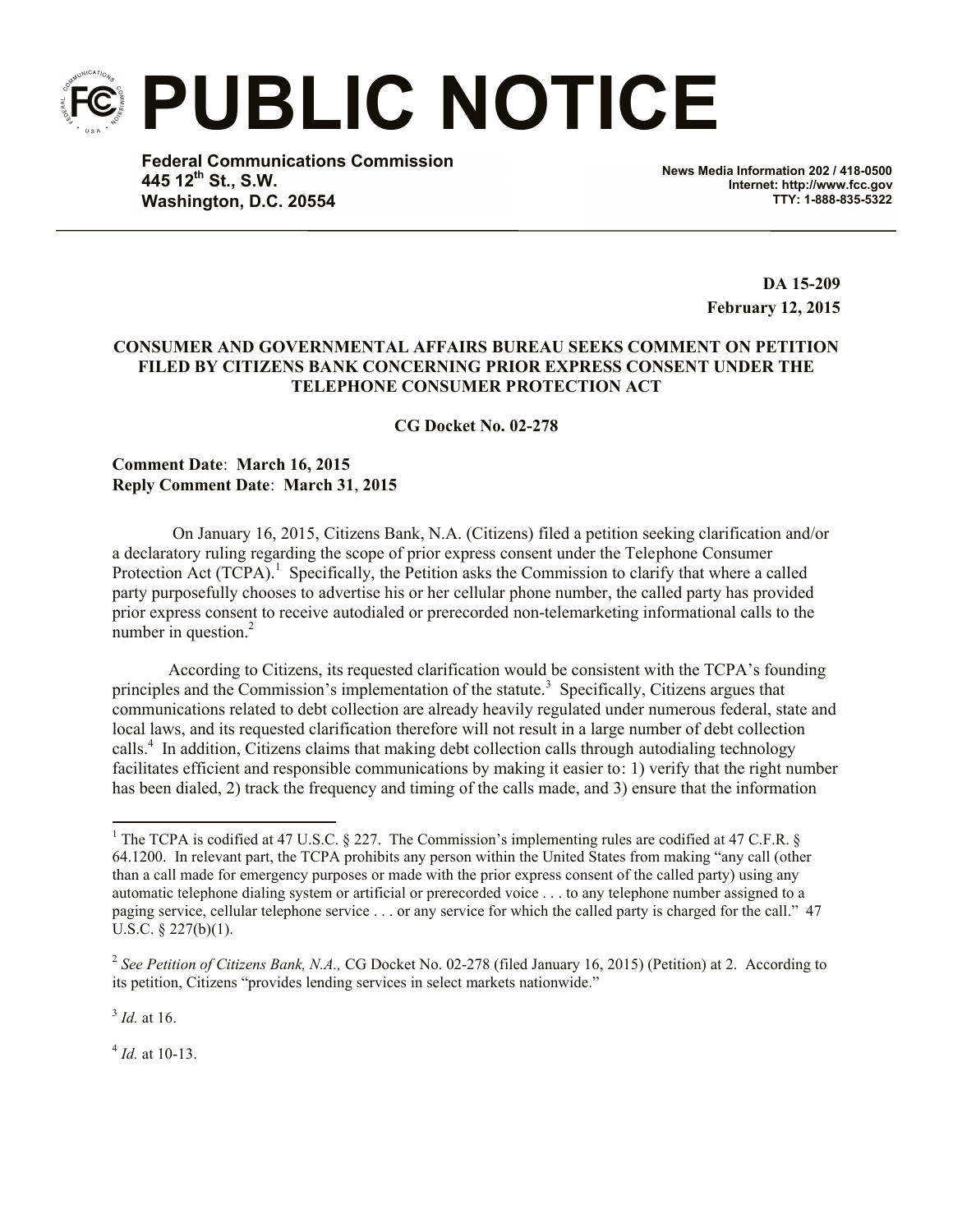being relayed to the debtor is permissible and consistent with the federal, state, and local laws applying to such communications.<sup>5</sup> Finally, Citizens contends that the framework it proposes for the treatment of calls to cellular phone numbers that are advertised or otherwise made available for public distribution has already been applied by the Commission to facsimile communications.<sup>6</sup>

We seek comment from interested parties on the issues raised in this Petition. Pursuant to sections 1.415 and 1.419 of the Commission's rules, 47 CFR §§ 1.415, 1.419, interested parties may file comments and reply comments on or before the dates indicated on the first page of this document. Comments may be filed using the Commission's Electronic Comment Filing System (ECFS). *See* Electronic Filing of Documents in Rulemaking Proceedings, 63 FR 24121 (1998).

- Electronic Filers: Comments may be filed electronically using the Internet by accessing ECFS: http://fjallfoss.fcc.gov/ecfs2/.
- Paper Filers: Parties who choose to file by paper must file an original and one copy of each filing.
- Filings can be sent by hand or messenger delivery, by commercial overnight courier, or by first-class or overnight U.S. Postal Service mail. All filings must be addressed to the Commission's Secretary, Office of the Secretary, Federal Communications Commission.
- All hand-delivered or messenger-delivered paper filings for the Commission's Secretary must be delivered to FCC Headquarters at 445 12th St., SW, Room TW-A325, Washington, DC 20554. The filing hours are 8:00 a.m. to 7:00 p.m. All hand deliveries must be held together with rubber bands or fasteners. Any envelopes and boxes must be disposed of before entering the building.
- Commercial overnight mail (other than U.S. Postal Service Express Mail and Priority Mail) must be sent to 9300 East Hampton Drive, Capitol Heights, MD 20743.
- U.S. Postal Service first-class, Express, and Priority mail must be addressed to 445 12th Street, SW, Washington DC 20554.

People with Disabilities: To request materials in accessible formats for people with disabilities (braille, large print, electronic files, audio format), send an e-mail to  $fcc504@$ fcc.gov or call the Consumer and Governmental Affairs Bureau at 202-418-0530 (voice), 202-418-0432 (tty).

The proceeding this Notice initiates shall be treated as a "permit-but-disclose" proceeding in accordance with the Commission's *ex parte* rules.<sup>7</sup> Persons making *ex parte* presentations must file a copy of any written presentation or a memorandum summarizing any oral presentation within two business days after the presentation (unless a different deadline applicable to the Sunshine period applies). Persons making oral *ex parte* presentations are reminded that memoranda summarizing the presentation must (1) list all persons attending or otherwise participating in the meeting at which the *ex parte*  presentation was made, and (2) summarize all data presented and arguments made during the presentation. If the presentation consisted in whole or in part of the presentation of data or arguments already reflected in the presenter's written comments, memoranda or other filings in the proceeding, the presenter may provide citations to such data or arguments in his or her prior comments, memoranda, or

l

<sup>5</sup> *Id.* at 11.

<sup>6</sup> *Id.* at 14-15.

<sup>7</sup> 47 C.F.R. §§ 1.1200 *et seq*.